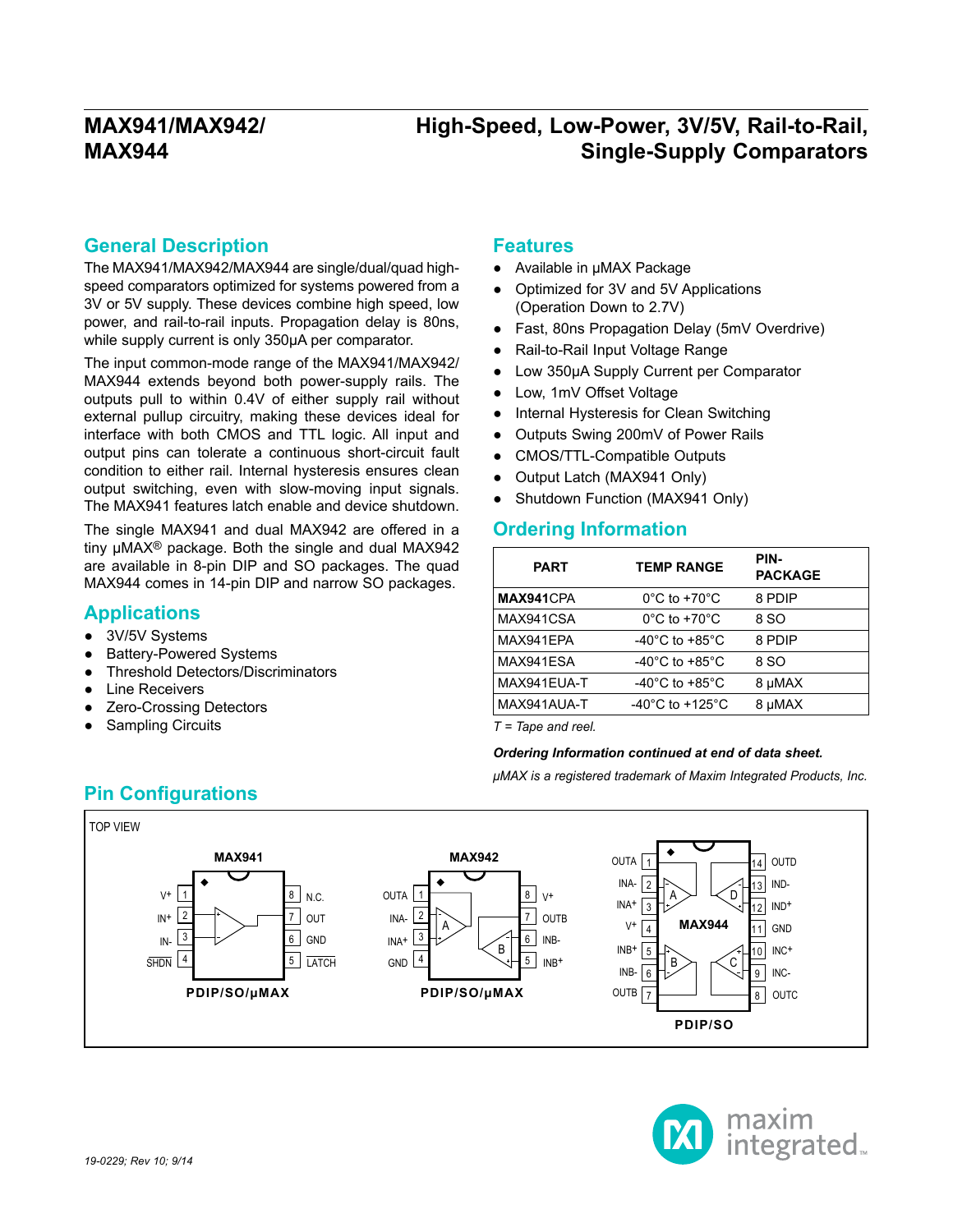# High-Speed, Low-Power, 3V/5V, Rail-to-Rail, Single-Supply Comparators

#### **Absolute Maximum Ratings**

| Power-Supply Ranges                                                       |  |
|---------------------------------------------------------------------------|--|
|                                                                           |  |
|                                                                           |  |
|                                                                           |  |
| LATCH Input (MAX941 only)  -0.3V to (V+ + 0.3V)                           |  |
| $\overline{\text{SHDN}}$ Control Input (MAX941 only) -0.3V to (V+ + 0.3V) |  |
|                                                                           |  |
| Continuous Power Dissipation ( $T_A$ = +70°C)                             |  |
| 8-Pin Plastic DIP (derate 9.09mW/°C above +70°C)727mW                     |  |
| 8-Pin SO (derate 5.88mW/°C above +70°C)471mW                              |  |

| 8-Pin µMAX (derate 4.1mW/°C above +70°C)330mW           |
|---------------------------------------------------------|
| 14-Pin Plastic DIP (derate 10.00mW/°C above +70°C)800mW |
| 14-Pin SO (derate 8.33mW/°C above +70°C)667mW           |
| <b>Operating Temperature Ranges</b>                     |
|                                                         |
|                                                         |
|                                                         |
|                                                         |
|                                                         |
| Lead Temperature (soldering, 10s) +300°C                |

Stresses beyond those listed under "Absolute Maximum Ratings" may cause permanent damage to the device. These are stress ratings only, and functional operation of the device at these<br>or any other conditions beyond those in

#### **Electrical Characteristics**

| (V+ = 2.7V to 5.5V, T <sub>A</sub> = T <sub>MIN</sub> to T <sub>MAX</sub> , unless otherwise noted. Typical values are at T <sub>A</sub> = +25°C.) (Note 14) |  |  |  |
|--------------------------------------------------------------------------------------------------------------------------------------------------------------|--|--|--|
|--------------------------------------------------------------------------------------------------------------------------------------------------------------|--|--|--|

| <b>PARAMETER</b>                    | <b>SYMBOL</b>      | <b>CONDITIONS</b>                      |                                                                                                      |                                                 | <b>MIN</b> | <b>TYP</b>   | <b>MAX</b>     | <b>UNITS</b> |
|-------------------------------------|--------------------|----------------------------------------|------------------------------------------------------------------------------------------------------|-------------------------------------------------|------------|--------------|----------------|--------------|
| Positive Supply Voltage             | $V +$              |                                        |                                                                                                      |                                                 |            |              | 5.5            | $\vee$       |
| Input Voltage Range                 | $V_{CMR}$          | (Note 1)                               |                                                                                                      |                                                 | $-0.2$     |              | $V+ + 0.2$     | V            |
|                                     |                    | $V_{CM}$ =                             | $T_A$ = +25°C                                                                                        | MAX94_C_ _, MAX94_EP_,<br>MAX94_ES_, MAX942MSA  |            | $\mathbf{1}$ | 3              | mV           |
| Input-Referred Trip                 |                    | 0V or                                  |                                                                                                      | MAX941_UA/MAX942_UA                             |            | 1            | 4              |              |
| Points                              | VTRIP              | $V_{CM} = V +$<br>(Note 2)             | $T_A = T_{MIN}$                                                                                      | MAX94 C __ , MAX94_EP_,<br>MAX94_ES_, MAX942MSA |            |              | 4              | mV           |
|                                     |                    |                                        | to T <sub>MAX</sub>                                                                                  | MAX941_UA/MAX942_UA                             |            |              | 6              |              |
|                                     |                    | $V_{CM}$ =                             | $T_A$ = +25°C                                                                                        | MAX94 C _, MAX94 EP _,<br>MAX94_ES_, MAX942MSA  |            | 1            | $\overline{2}$ | mV<br>mV     |
|                                     |                    | 0V or                                  |                                                                                                      | MAX941_UA/MAX942_UA                             |            | 1            | 3              |              |
| Input Offset Voltage                | $V_{OS}$           | $V_{CM} = V +$<br>(Note 3)             | $T_A = T_{MIN}$<br>to $T_{MAX}$                                                                      | MAX94_C_ _, MAX94_EP_,<br>MAX94_ES_, MAX942MSA  |            |              | 3              |              |
|                                     |                    |                                        |                                                                                                      | MAX941_UA/MAX942_UA                             |            |              | 5.5            |              |
|                                     | Iв                 |                                        | $V_{IN}$ = $V_{OS}$ , $V_{CM}$ = 0V or                                                               | MAX94_C                                         |            | 150          | 300            | nA           |
| Input Bias Current                  |                    | $V_{CM}$ = V+ (Note 4)                 |                                                                                                      | MAX94_E/A, MAX942MSA                            |            | 150          | 400            |              |
| Input Offset Current                | log                |                                        | $V_{IN}$ = $V_{OS}$ , $V_{CM}$ = 0V or V+                                                            |                                                 |            | 10           | 150            | nA           |
| Input Differential Clamp<br>Voltage | V <sub>CLAMP</sub> |                                        | Force $100\mu A$ into $IN+$ , $IN-$ = GND,<br>measure V <sub>IN+</sub> - V <sub>IN-</sub> , Figure 3 |                                                 |            | 2.2          |                | $\vee$       |
| Common-Mode Rejection<br>Ratio      | <b>CMRR</b>        | (Note 5)                               |                                                                                                      | MAX94_C_ _, MAX94_EP_,<br>MAX94_ES_, MAX942MSA  |            | 80           | 300            | µV/V         |
|                                     |                    |                                        |                                                                                                      | MAX941_UA/MAX942_UA                             |            | 80           | 800            |              |
| Power-Supply Rejection              | <b>PSRR</b>        | $2.7V \le V + \le 5.5V$ ,              |                                                                                                      | MAX94_C_ _, MAX94_EP_,<br>MAX94_ES_, MAX942MSA  |            | 80           | 300            | µV/V         |
| Ratio                               |                    | $V_{CM} = 0V$                          |                                                                                                      | MAX941_UA/MAX942_UA                             |            | 80           | 350            |              |
| Output High Voltage                 | V <sub>OH</sub>    | $I_{\text{SOURCE}} = 400 \mu \text{A}$ |                                                                                                      |                                                 | $V + -0.4$ | $V + -0.2$   |                |              |
|                                     |                    | I <sub>SOURCE</sub> = 4mA              |                                                                                                      | $V + - 0.4$                                     | $V + -0.3$ |              | $\vee$         |              |
|                                     |                    |                                        | $I_{SINK} = 400 \mu A$<br>$I_{\text{SINK}}$ = 4mA                                                    |                                                 |            | 0.2          | 0.4            | $\vee$       |
| Output Low Voltage                  | VOL                |                                        |                                                                                                      |                                                 |            | 0.3          | 0.4            |              |
| Output Leakage Current              | <b>ILEAK</b>       | (Note 6)                               |                                                                                                      |                                                 |            |              | $\mathbf{1}$   | μA           |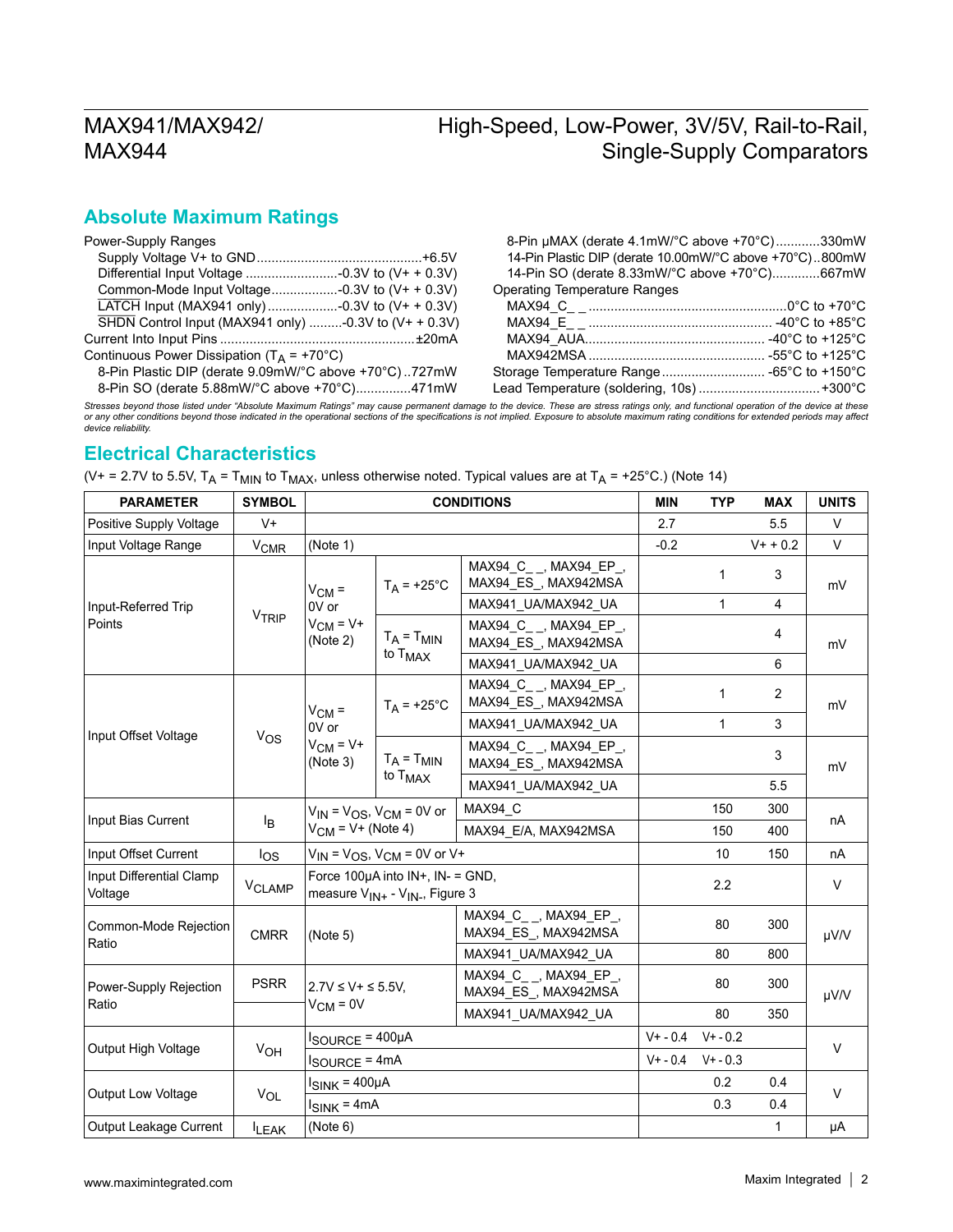## High-Speed, Low-Power, 3V/5V, Rail-to-Rail, Single-Supply Comparators

#### **Electrical Characteristics (continued)**

(V+ = 2.7V to 5.5V,  $T_A = T_{MIN}$  to  $T_{MAX}$ , unless otherwise noted. Typical values are at  $T_A = +25^{\circ}$ C.) (Note 14)

| <b>PARAMETER</b>                  | <b>SYMBOL</b>                |                                        | <b>CONDITIONS</b>    | <b>MIN</b>  | <b>TYP</b>      | <b>MAX</b>  | <b>UNITS</b> |
|-----------------------------------|------------------------------|----------------------------------------|----------------------|-------------|-----------------|-------------|--------------|
|                                   |                              | $V + = 3V$                             | <b>MAX941</b>        |             | 380             | 600         |              |
|                                   |                              |                                        | MAX942/MAX944        |             | 350             | 500         |              |
| Supply Current per<br>Comparator  | $_{\rm{lcc}}$                | $V + = 5V$                             | <b>MAX941</b>        |             | 430             | 700         | μA           |
|                                   |                              |                                        | MAX942/MAX944        |             | 400             | 600         |              |
|                                   |                              | MAX941 only, shutdown mode $(V+ = 3V)$ |                      |             | 12              | 60          |              |
| Power Dissipation per             |                              |                                        | <b>MAX941</b>        |             | 1.0             | 4.2         |              |
| <b>PD</b><br>Comparator           |                              | (Note 7)                               | MAX942/MAX944        |             | 1.0             | 3.6         | mW           |
|                                   | $tp_{D+}$<br>t <sub>PD</sub> |                                        | MAX94_C              |             | 80              | 150         | ns           |
| <b>Propagation Delay</b>          |                              | (Note 8)                               | MAX94_E/A, MAX942MSA |             | 80              | 200         |              |
| Differential Propagation<br>Delay | $dt_{PD}$                    | (Note 9)                               |                      |             | 10              |             | ns           |
| Propagation Delay Skew            |                              | (Note 10)                              |                      |             | 10 <sup>1</sup> |             | ns           |
| Logic-Input Voltage High          | V <sub>IH</sub>              | (Note 11)                              |                      | $V+2 + 0.4$ |                 |             | V            |
| Logic-Input Voltage Low           | $V_{IL}$                     | (Note 11)                              |                      |             |                 | $V+2 - 0.4$ | $\vee$       |
| Logic-Input Current               | $I_{IL}$ , $I_{IH}$          | $V_{LOGIC} = 0V$ or V+ (Note 11)       |                      |             | $\overline{2}$  | 10          | μA           |
| Data-to-Latch Setup Time          | $t_{\rm S}$                  | (Note 12)                              |                      |             | 20              |             | ns           |
| Latch-to-Data Hold Time           | $t_H$                        | (Note 12)                              |                      |             | 30              |             | ns           |
| <b>Latch Pulse Width</b>          | t <sub>LPW</sub>             | MAX941 only                            |                      |             | 50              |             | ns           |
| Latch Propagation Delay           | t <sub>LPD</sub>             | MAX941 only                            |                      |             | 70              |             | ns           |
| Shutdown Time                     |                              | (Note 13)                              |                      |             | 3               |             | ns           |
| Shutdown Disable Time             |                              | (Note 13)                              |                      |             | 10              |             | ns           |

**Note 1:** Inferred from the CMRR test. Note also that either or both inputs can be driven to the absolute maximum limit (0.3V beyond either supply rail) without damage or false output inversion.

**Note 2:** The input-referred trip points are the extremities of the differential input voltage required to make the comparator output change state. The difference between the upper and lower trip points is equal to the width of the input-referred hysteresis zone (see Figure 1).

**Note 3:**  $V_{OS}$  is defined as the center of the input-referred hysteresis zone (see Figure 1).<br>**Note 4:** The polarity of IB reverses direction as  $V_{CM}$  approaches either supply rail. See 7

The polarity of IB reverses direction as V<sub>CM</sub> approaches either supply rail. See *Typical Operating Characteristics* for more detail.

**Note 5:** Specified over the full common-mode range (V<sub>CMR</sub>).<br>**Note 6:** Applies to the MAX941 only when in shutdown mode

- **Note 6:** Applies to the MAX941 only when in shutdown mode. Specification is for current flowing into or out of the output pin for  $V_{\text{OUT}}$  driven to any voltage from V+ to GND.
- **Note 7:** Typical power dissipation specified with V+ = 3V; maximum with V+ = 5.5V.

Note 8: Parameter is guaranteed by design and specified with V<sub>OD</sub> = 5mV and C<sub>LOAD</sub> = 15pF in parallel with 400μA of sink or source current.  $V_{OS}$  is added to the overdrive voltage for low values of overdrive (see Figure 2).

- **Note 9:** Specified between any two channels in the MAX942/MAX944.
- **Note 10:** Specified as the difference between t<sub>PD+</sub> and t<sub>PD-</sub> for any one comparator.
- **Note 11:** Applies to the MAX941 only for both SHDN and LATCH pins.
- **Note 12:** Applies to the MAX941 only. Comparator is active with LATCH pin driven high and is latched with LATCH pin driven low (see Figure 2).

**Note 13:** Applicable to the MAX941 only. Comparator is active with SHDN pin driven high and is in shutdown with SHDN pin driven low. Shutdown disable time is the delay when SHDN is driven high to the time the output is valid.

**Note 14:** The MAX941\_UA and MAX942\_UA are 100% production tested at T<sub>A</sub> = +25°C. Specifications over temperature are guaranteed by design.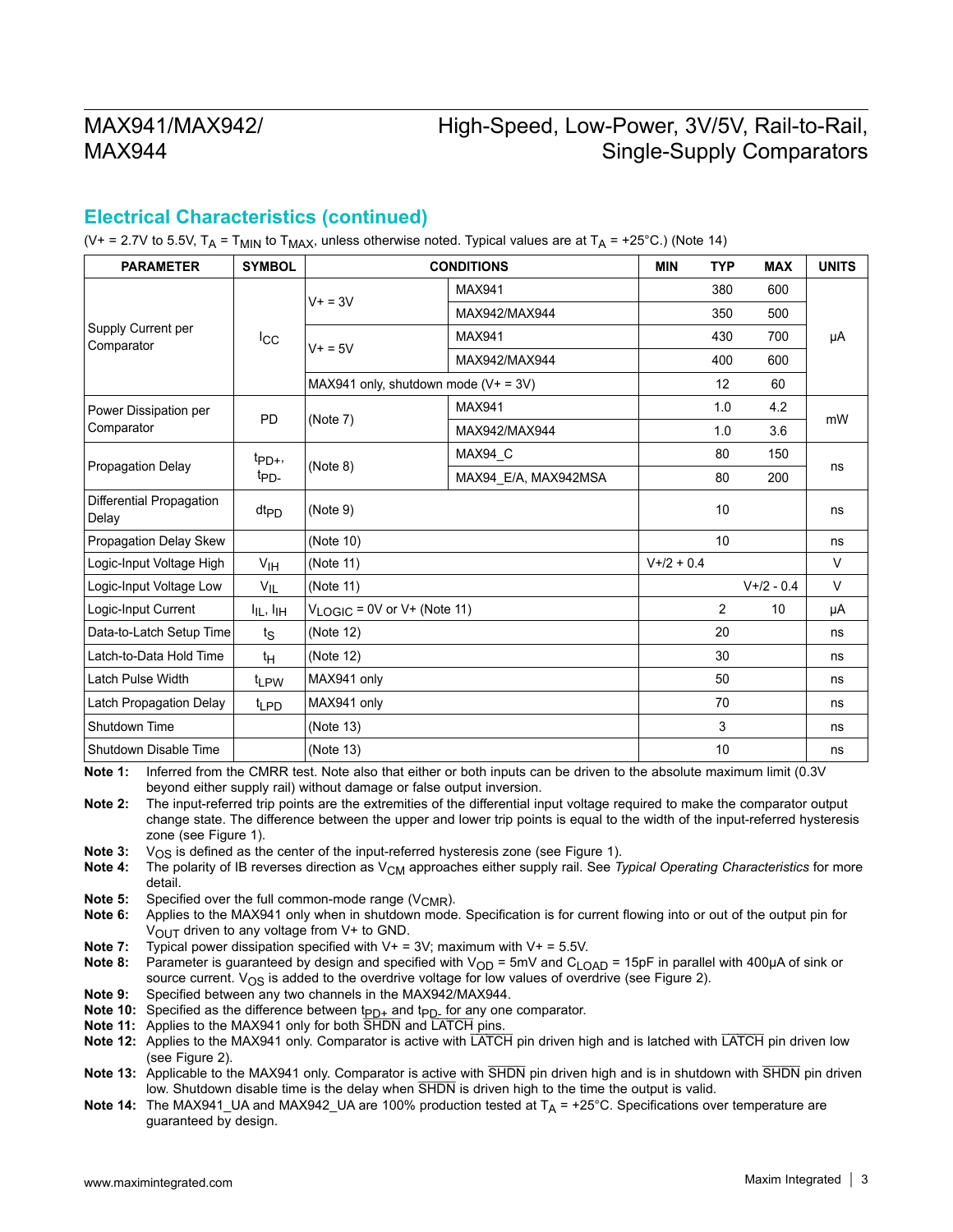# High-Speed, Low-Power, 3V/5V, Rail-to-Rail, Single-Supply Comparators

#### **Typical Operating Characteristics**

( $V+ = 3.0V$ ,  $T_A = +25^{\circ}C$ , unless otherwise noted.)

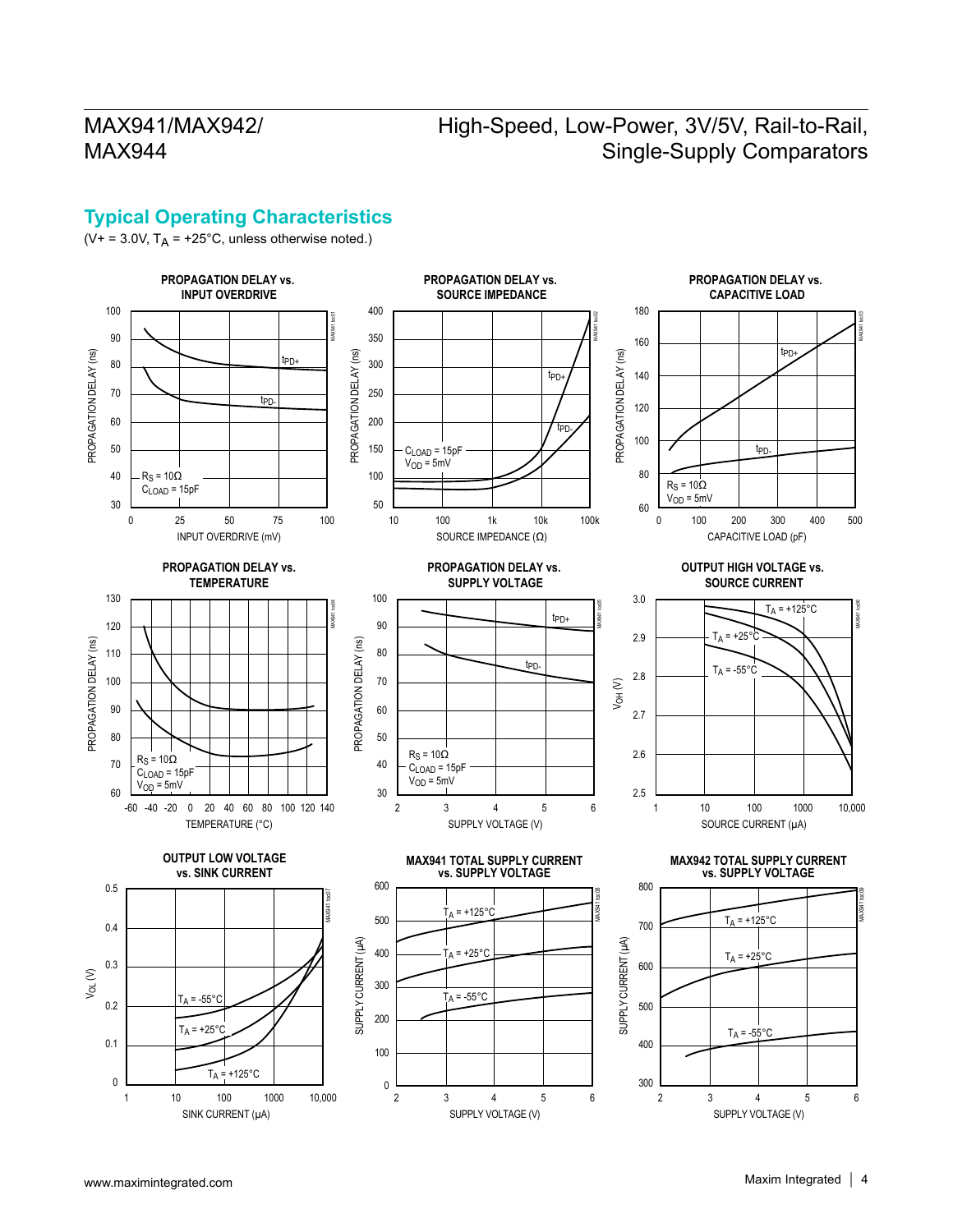## High-Speed, Low-Power, 3V/5V, Rail-to-Rail, Single-Supply Comparators

#### **Typical Operating Characteristics (continued)**

( $V^+$  = 3.0V,  $T_A$  = +25°C, unless otherwise noted.)

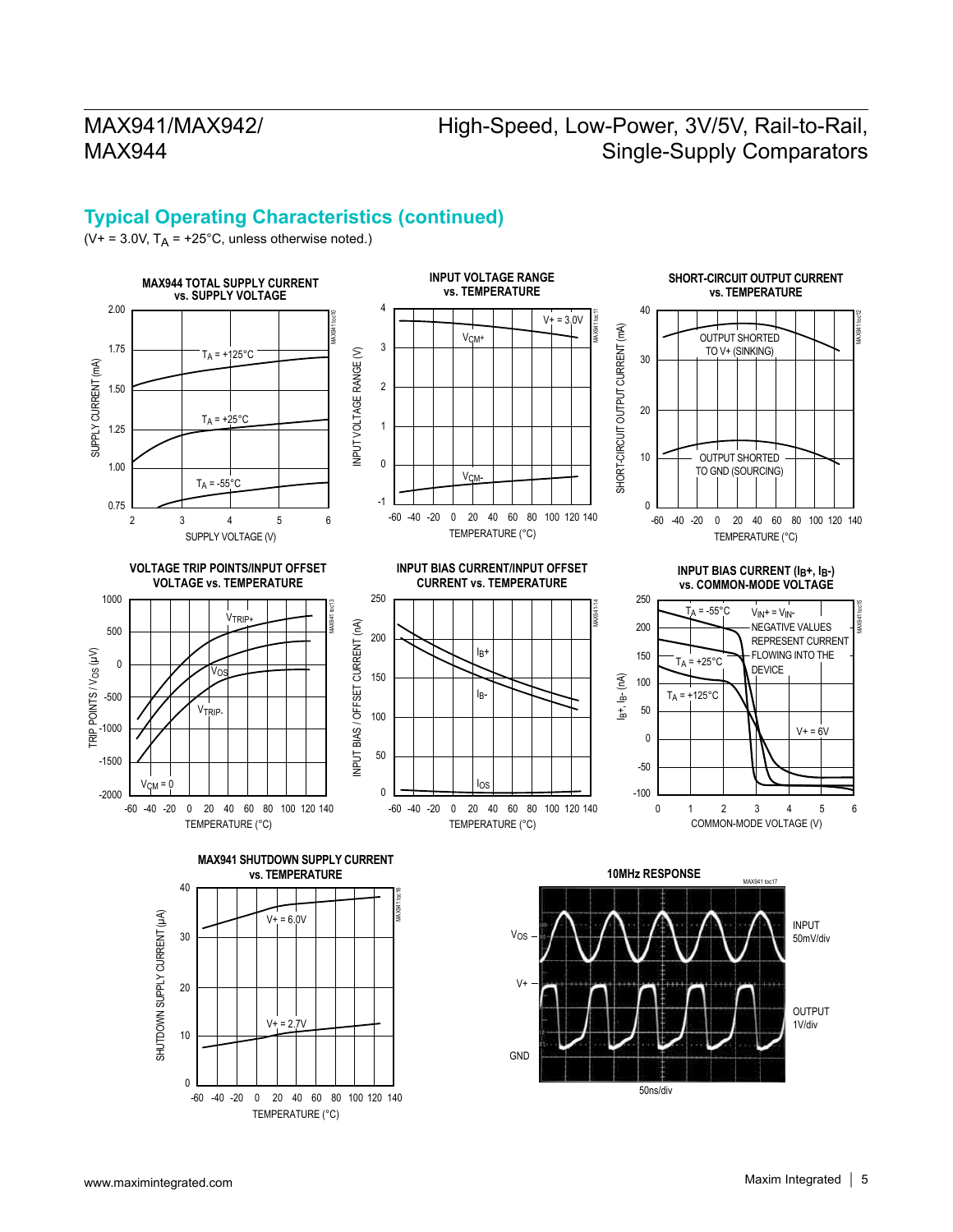# High-Speed, Low-Power, 3V/5V, Rail-to-Rail, Single-Supply Comparators

#### **Typical Operating Characteristics (continued)**

( $V+ = 3.0V$ ,  $T_A = +25^{\circ}C$ , unless otherwise noted.)





#### **Pin Description**

| <b>PIN</b>     |                |                | <b>FUNCTION</b> |                                                                                                        |  |
|----------------|----------------|----------------|-----------------|--------------------------------------------------------------------------------------------------------|--|
| <b>MAX941</b>  | <b>MAX942</b>  | <b>MAX944</b>  | <b>NAME</b>     |                                                                                                        |  |
|                | 1              | 1              | <b>OUTA</b>     | <b>Comparator A Output</b>                                                                             |  |
|                | $\overline{2}$ | 2              | INA-            | Comparator A Inverting Input                                                                           |  |
|                | 3              | 3              | INA+            | Comparator A Noninverting Input                                                                        |  |
| 1              | 8              | 4              | $V +$           | Positive Supply (V+ to GND must be $\leq 6.5V$ )                                                       |  |
|                | 5              | 5              | $INB+$          | Comparator B Noninverting Input                                                                        |  |
|                | 6              | 6              | INB-            | Comparator B Inverting Input                                                                           |  |
|                | $\overline{7}$ | $\overline{7}$ | <b>OUTB</b>     | Comparator B Output                                                                                    |  |
|                |                | 8              | <b>OUTC</b>     | Comparator C Output                                                                                    |  |
|                |                | 9              | INC-            | Comparator C Inverting Input                                                                           |  |
|                |                | 10             | INC+            | Comparator C Noninverting Input                                                                        |  |
| 6              | 4              | 11             | <b>GND</b>      | Ground                                                                                                 |  |
|                |                | 12             | $IND+$          | Comparator D Noninverting Input                                                                        |  |
|                |                | 13             | IND-            | Comparator D Inverting Input                                                                           |  |
|                |                | 14             | <b>OUTD</b>     | Comparator D Output                                                                                    |  |
| 2              |                |                | $IN +$          | Noninverting Input                                                                                     |  |
| 3              |                |                | IN-             | Inverting Input                                                                                        |  |
| 4              |                |                | <b>SHDN</b>     | Shutdown: MAX941 is active when SHDN is driven high; MAX941 is in shutdown<br>when SHDN is driven low. |  |
| 5              |                |                | <b>LATCH</b>    | The output is latched when LATCH is low. The latch is transparent when LATCH<br>is high.               |  |
| $\overline{7}$ |                |                | <b>OUT</b>      | <b>Comparator Output</b>                                                                               |  |
| 8              |                |                | N.C.            | No Connection. Not internally connected.                                                               |  |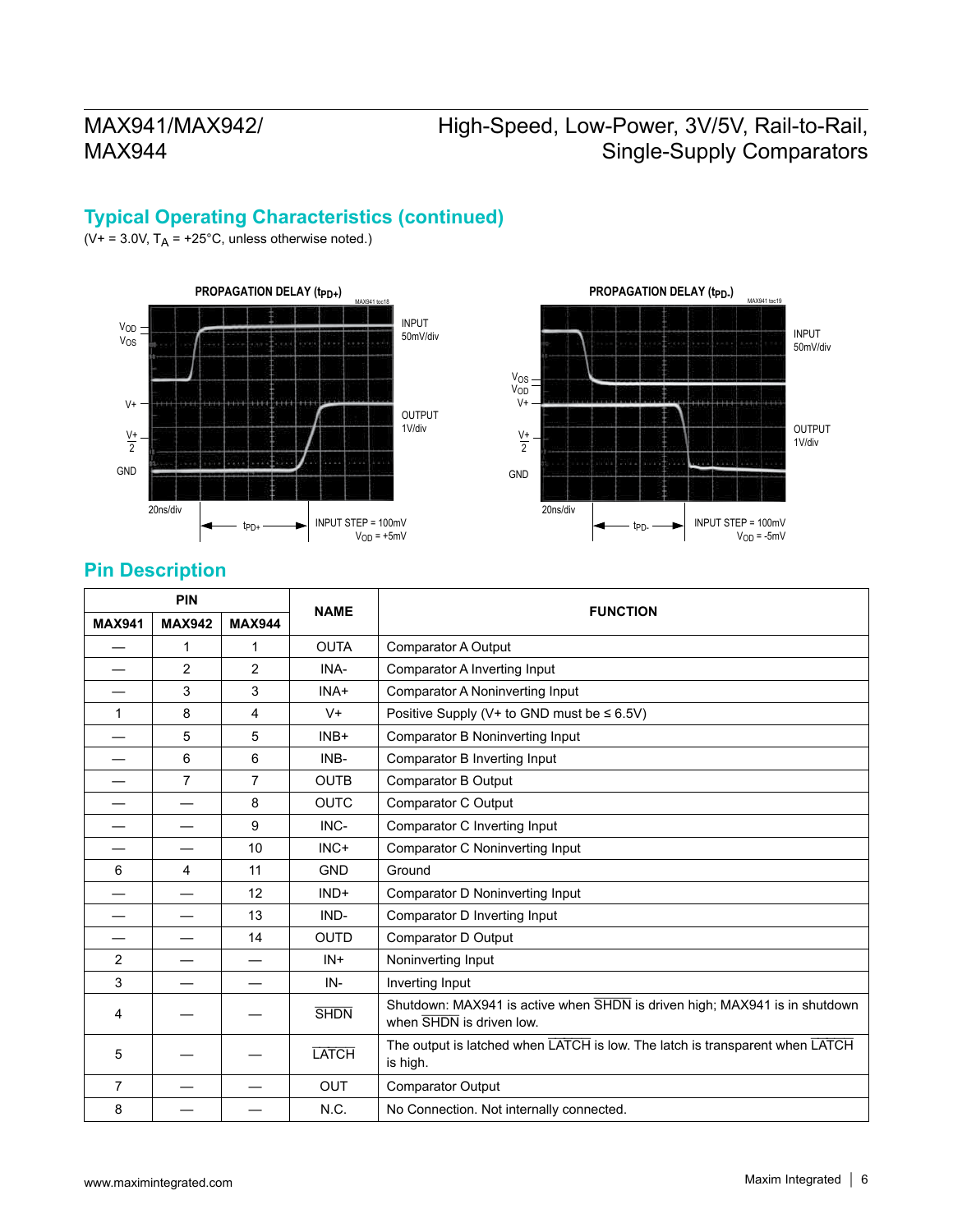## High-Speed, Low-Power, 3V/5V, Rail-to-Rail, Single-Supply Comparators



*Figure 1. Input and Output Waveform, Noninverting Input Varied*

#### **Detailed Description**

The MAX941/MAX942/MAX944 single-supply comparators feature internal hysteresis, high speed, and low power. Their outputs are guaranteed to pull within 0.4V of either supply rail without external pullup or pulldown circuitry. Rail-to-rail input voltage range and low-voltage single-supply operation make these devices ideal for portable equipment. The MAX941/MAX942/MAX944 interface directly to CMOS and TTL logic.

#### **Timing**

Most high-speed comparators oscillate in the linear region because of noise or undesired parasitic feedback. This tends to occur when the voltage on one input is at or equal to the voltage on the other input. To counter the parasitic effects and noise, the MAX941/MAX942/ MAX944 have internal hysteresis.

The hysteresis in a comparator creates two trip points: one for the rising input voltage and one for the falling input voltage (Figure 1). The difference between the trip points is the hysteresis. When the comparator's input voltages are equal, the hysteresis effectively causes one comparator input voltage to move quickly past the other, thus taking the input out of the region where oscillation occurs. Standard comparators require hysteresis to be added with external resistors. The MAX941/MAX942/MAX944's

fixed internal hysteresis eliminates these resistors and the equations needed to determine appropriate values.

Figure 1 illustrates the case where IN- is fixed and IN+ is varied. If the inputs were reversed, the figure would look the same, except the output would be inverted.

The MAX941 includes an internal latch that allows storage of comparison results. The LATCH pin has a high input impedance. If LATCH is high, the latch is transparent (i.e., the comparator operates as though the latch is not present). The comparator's output state is stored when **LATCH** is pulled low. All timing constraints must be met when using the latch function (Figure 2).

#### **Shutdown Mode (MAX941 Only)**

The MAX941 shuts down when SHDN is low. When shut down, the supply current drops to less than 60μA, and the three-state output becomes high impedance. The SHDN pin has a high input impedance. Connect SHDN to V+ for normal operation. Exit shutdown with LATCH high; otherwise, the output will be indeterminate.

#### **Input Stage Circuitry**

The MAX941/MAX942/MAX944 include internal protection circuitry that prevents damage to the precision input stage from large differential input voltages. This protection circuitry consists of two back-to-back diodes between IN+ and IN- as well as two 4.1kΩ resistors (Figure 3). The diodes limit the differential voltage applied to the internal circuitry of the comparators to be no more than  $2V_F$ , where  $V_F$  is the forward voltage drop of the diode (about 0.7V at +25°C).

For a large differential input voltage (exceeding  $2V_F$ ), this protection circuitry increases the input bias current at IN+ (source) and IN- (sink).

$$
Input Current = \frac{(IN + - IN -) - 2V_F}{2 \times 4.1k\Omega}
$$

Input current with large differential input voltages should not be confused with input bias current  $(I<sub>B</sub>)$ . As long as the differential input voltage is less than  $2V_F$ , this input current is equal to IB. The protection circuitry also allows for the input common-mode range of the MAX941/MAX942/ MAX944 to extend beyond both power-supply rails. The output is in the correct logic state if one or both inputs are within the common-mode range.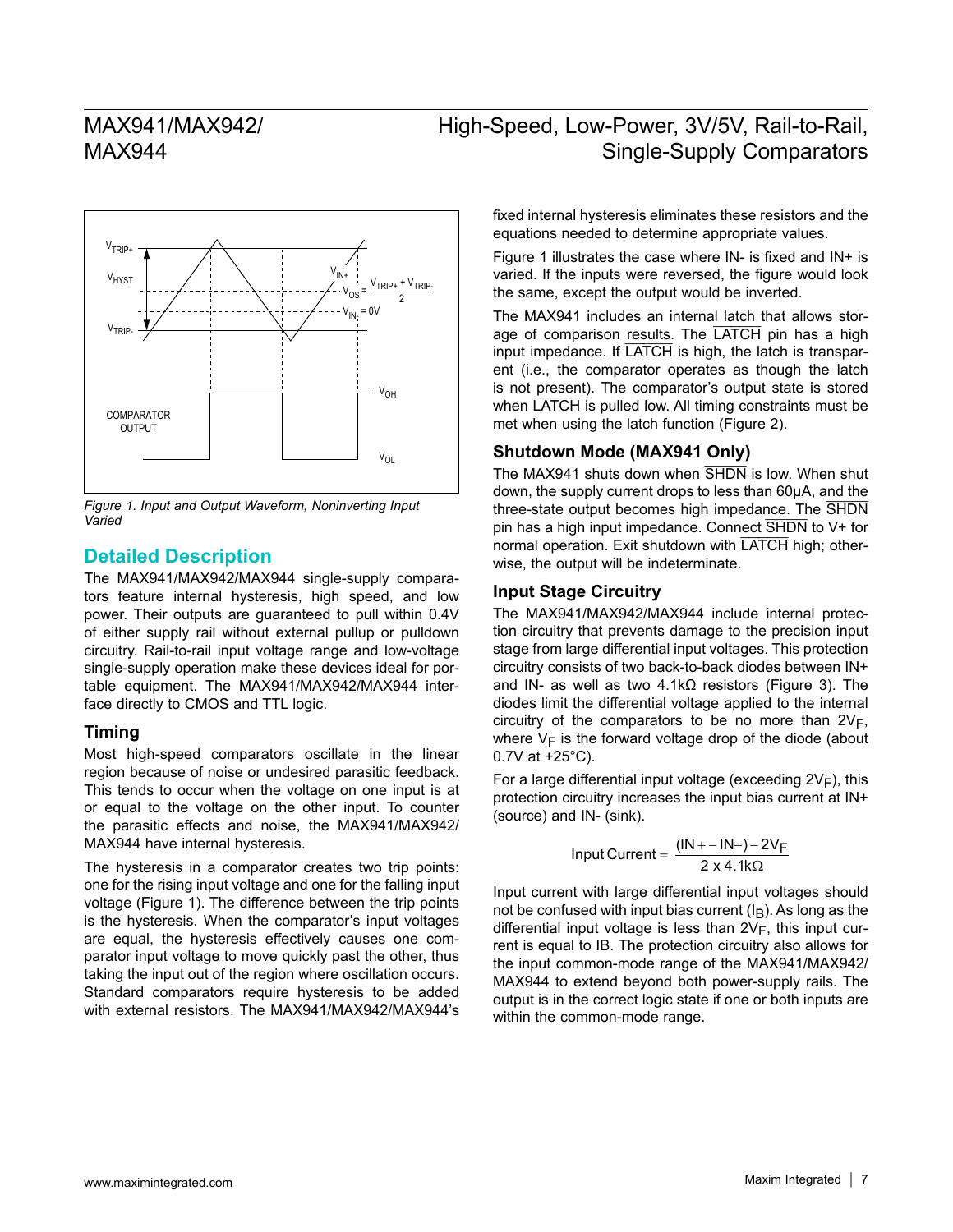## High-Speed, Low-Power, 3V/5V, Rail-to-Rail, Single-Supply Comparators



*Figure 2. MAX941 Timing Diagram with Latch Operator*

#### **Output Stage Circuitry**

The MAX941/MAX942/MAX944 contain a current-driven output stage as shown in Figure 4. During an output transition,  $I_{\text{SOLIRCF}}$  or  $I_{\text{SINK}}$  is pushed or pulled to the output pin. The output source or sink current is high during the transition, creating a rapid slew rate. Once the output voltage reaches  $V_{\Omega}$  or  $V_{\Omega}$ , the source or sink current decreases to a small value, capable of maintaining the  $V_{OH}$  or  $V_{OL}$ static condition. This significant decrease in current conserves power after an output transition has occurred.

One consequence of a current-driven output stage is a linear dependence between the slew rate and the load capacitance. A heavy capacitive load will slow down a voltage output transition. This can be useful in noisesensitive applications where fast edges may cause interference.

#### **Applications Information**

#### **Circuit Layout and Bypassing**

The high gain bandwidth of the MAX941/MAX942/ MAX944 requires design precautions to realize the comparators' full high-speed capability. The recommended precautions are:

- 1) Use a printed circuit board with a good, unbroken, lowinductance ground plane.
- 2) Place a decoupling capacitor (a 0.1μF ceramic capacitor is a good choice) as close to V+ as possible.
- 3) Pay close attention to the decoupling capacitor's bandwidth, keeping leads short.
- 4) On the inputs and outputs, keep lead lengths short to avoid unwanted parasitic feedback around the comparators.
- 5) Solder the device directly to the printed circuit board instead of using a socket.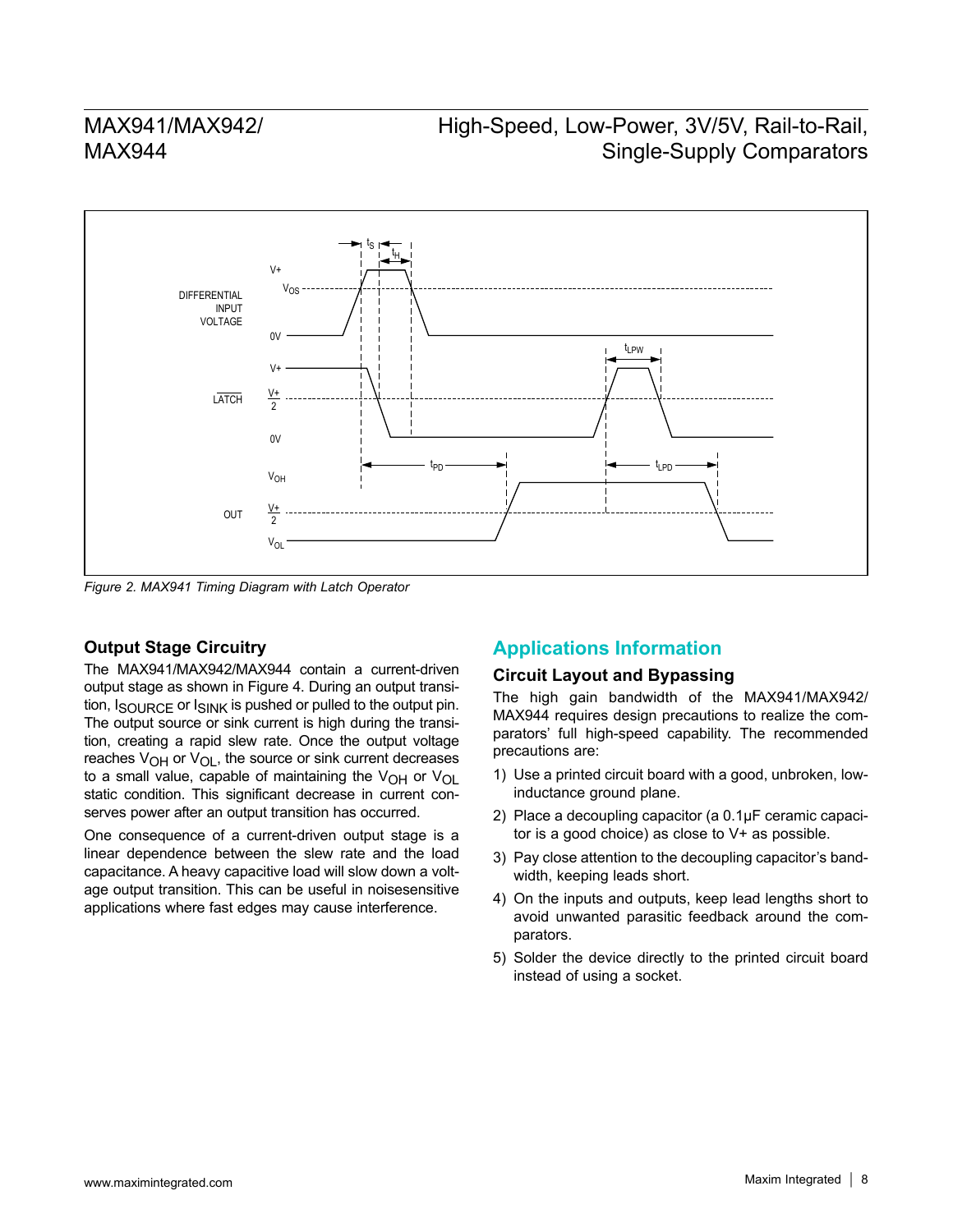# High-Speed, Low-Power, 3V/5V, Rail-to-Rail, Single-Supply Comparators





*Figure 3. Input Stage Circuitry*



*Figure 5. 3.3V Digitally Controlled Threshold Detector*

*Figure 4. Output Stage Circuitry*



*Figure 6. Line Transceiver Application*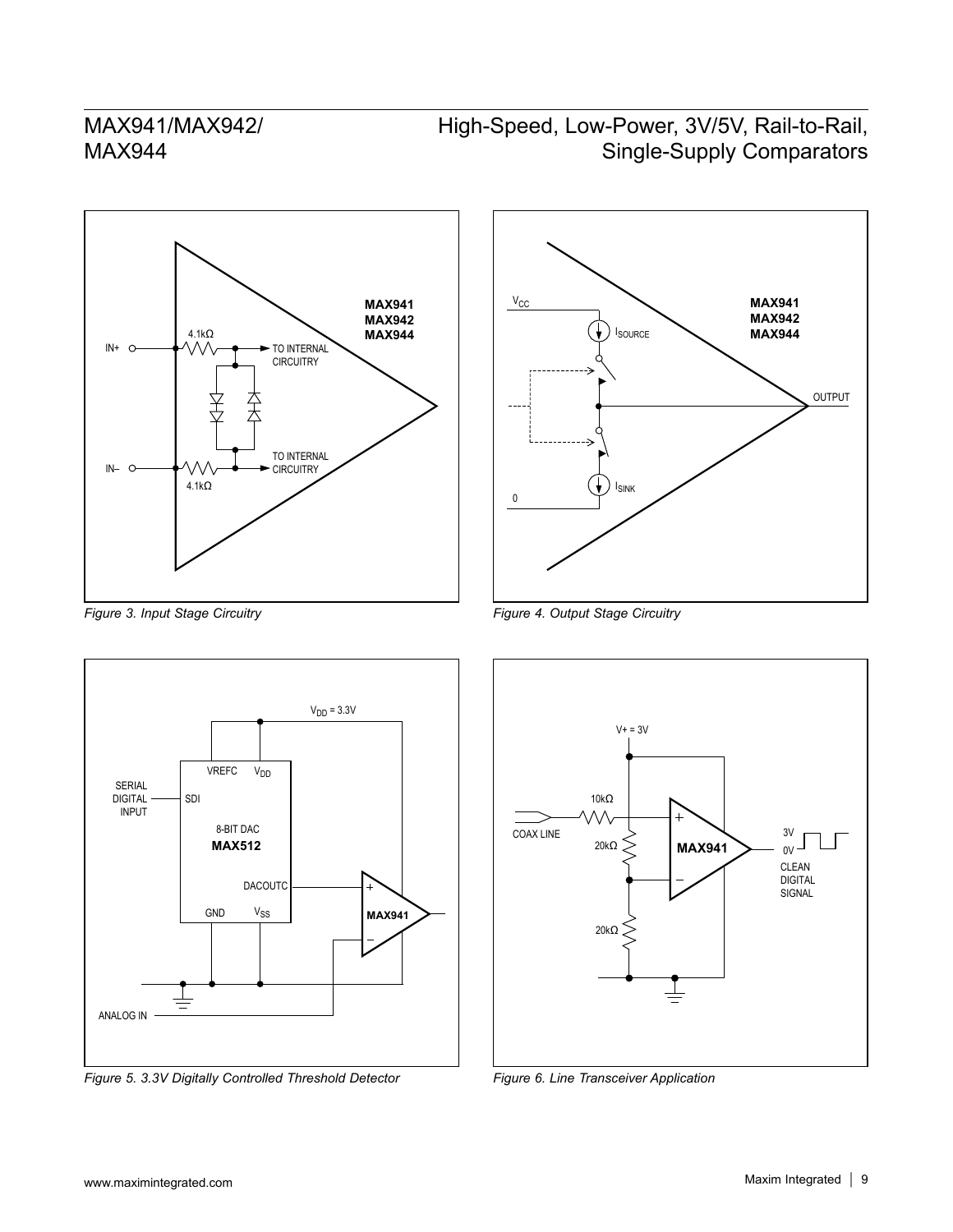# High-Speed, Low-Power, 3V/5V, Rail-to-Rail, Single-Supply Comparators

# **Ordering Information (continued)**

| PART         | <b>TEMP RANGE</b>                   | PIN-<br><b>PACKAGE</b> |
|--------------|-------------------------------------|------------------------|
| MAX942MSA/PR | $-55^{\circ}$ C to $+125^{\circ}$ C | 8 SO                   |
| MAX942CPA    | $0^{\circ}$ C to +70 $^{\circ}$ C   | 8 PDIP                 |
| MAX942CSA    | $0^{\circ}$ C to +70 $^{\circ}$ C   | 8 SO                   |
| MAX942EPA    | -40°C to +85°C                      | 8 PDIP                 |
| MAX942ESA    | -40°C to +85°C                      | 8 SO                   |
| MAX942FUA-T  | $-40^{\circ}$ C to $+85^{\circ}$ C  | 8 µMAX                 |
| MAX942AUA-T  | -40°C to +125°C                     | 8 µMAX                 |
| MAX944CPD    | $0^{\circ}$ C to +70 $^{\circ}$ C   | 14 PDIP                |
| MAX944CSD    | $0^{\circ}$ C to +70 $^{\circ}$ C   | 14 SO                  |
| MAX944EPD    | $-40^{\circ}$ C to $+85^{\circ}$ C  | 14 PDIP                |
| MAX944ESD    | -40°C to +85°C                      | 14 SO                  |

#### **Chip Information**

PROCESS: BIPOLAR

*T = Tape and reel.*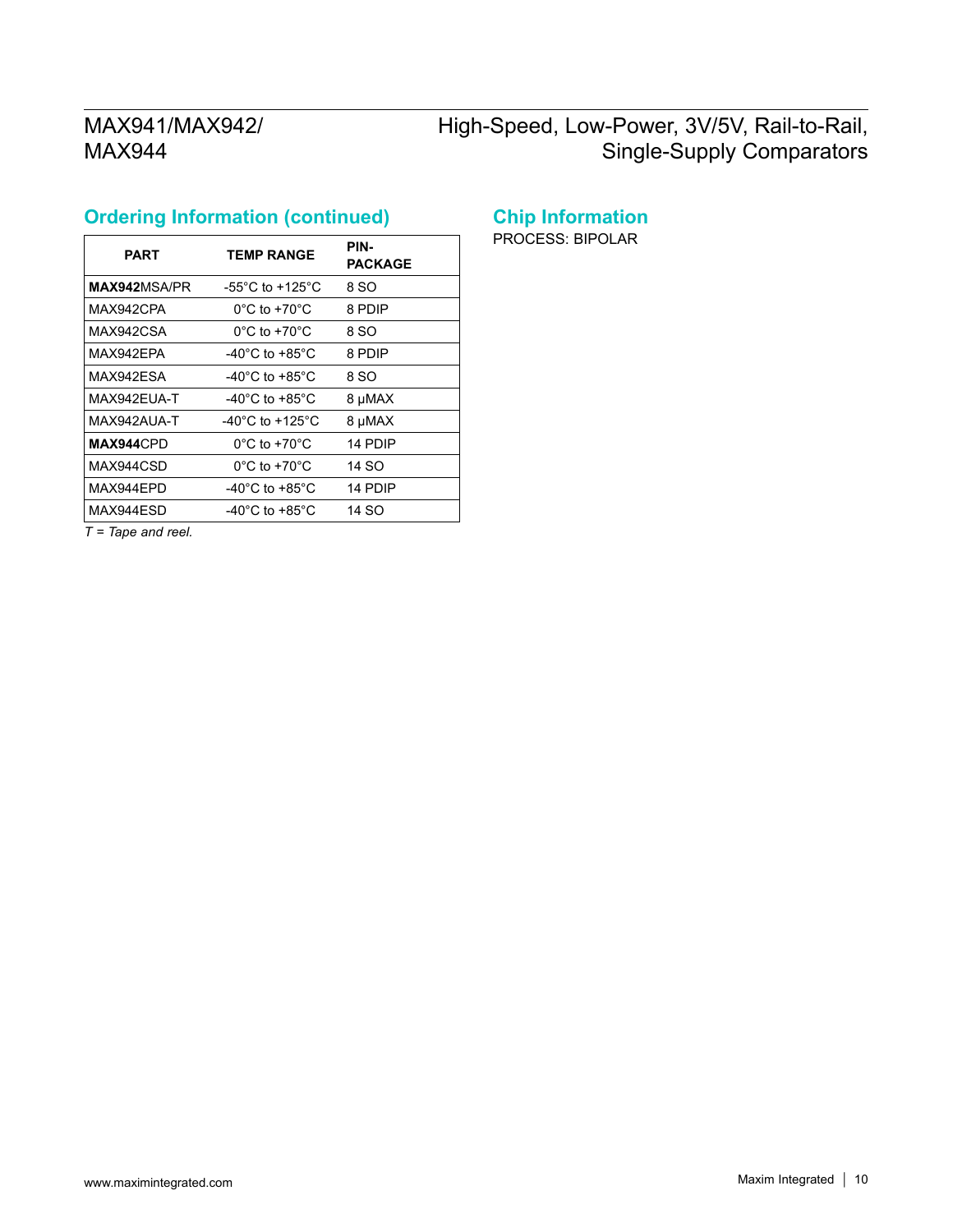# High-Speed, Low-Power, 3V/5V, Rail-to-Rail, Single-Supply Comparators

#### **Package Information**

For the latest package outline information and land patterns (footprints), go to **[www.maximintegrated.com/packages](http://www.maximintegrated.com/packages)**. Note that a "+", "#", or "-" in the package code indicates RoHS status only. Package drawings may show a different suffix character, but the drawing pertains to the package regardless of RoHS status.

| <b>PACKAGE TYPE</b> | <b>PACKAGE CODE</b> | <b>OUTLINE NO.</b> | <b>LAND PATTERN NO.</b> |
|---------------------|---------------------|--------------------|-------------------------|
| 8 µMAX              | $U8-1$              | 21-0036            | 90-0092                 |
| 8 PDIP              | P8-1                | 21-0043            | $-$                     |
| 8 SO                | S8-2                | 21-0041            | 90-0096                 |
| 14 PDIP             | P <sub>14-3</sub>   | 21-0043            |                         |
| 14 SO               | S <sub>14</sub> -1  | 21-0041            | 90-0112                 |